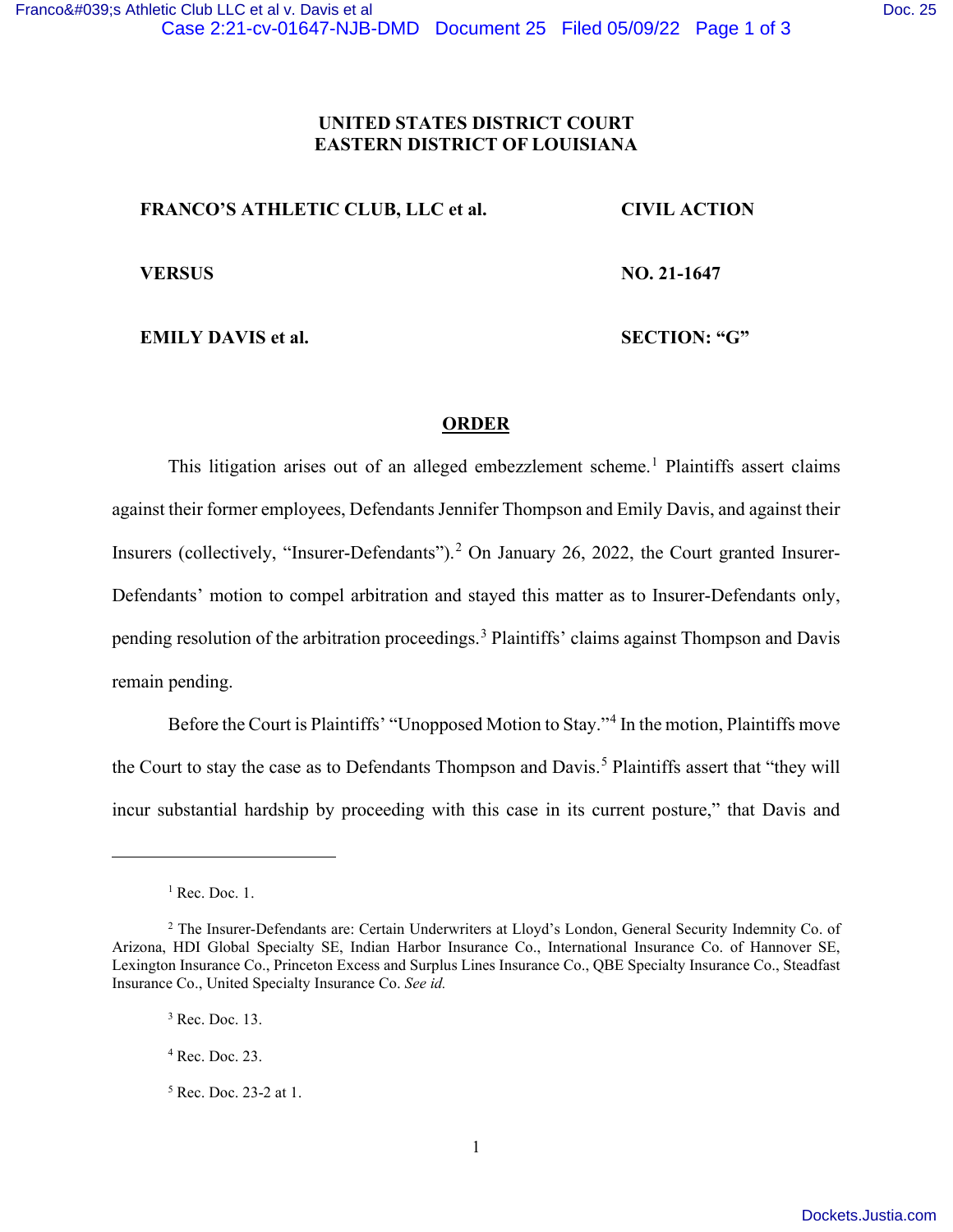## Case 2:21-cv-01647-NJB-DMD Document 25 Filed 05/09/22 Page 2 of 3

Thompson will not be prejudiced by a stay and do not oppose this motion, and that staying this matter will preserve judicial resources.<sup>6</sup>

In *Landis v. North American Co.*, the Supreme Court recognized that "the power to stay proceedings is incidental to the power inherent in every court to control the disposition of the causes on its docket with economy of time and effort for itself, for counsel, and for litigants."7 The Supreme Court noted that "how this can best be done calls for the exercise of judgment, which must weigh competing interests and maintain an even balance."<sup>8</sup> Therefore, a district court has "discretionary power to stay proceedings before it in the control of its docket and in the interests of justice."<sup>9</sup> Furthermore, a district court may exercise this discretionary power *sua sponte*. 10

The Court will exercise its discretion and enter a stay. Plaintiffs' claims against Insurer Defendants are in arbitration, and Plaintiffs are receiving partial restitution payments from Davis and Thompson in state court. Therefore, Plaintiffs would incur significant additional expense pursuing their claims against Davis and Thompson in this Court, particularly when the other proceedings may moot this proceeding. Additionally, this will preserve judicial resources by avoiding potentially unnecessary litigation. Accordingly,

## **IT IS HEREBY ORDERED** that the Motion to Stay<sup>11</sup> is **GRANTED**.

<sup>11</sup> Rec. Doc. 23.

<sup>6</sup> *Id.*

<sup>7</sup> 299 U.S. 248, 254 (1936).

<sup>8</sup> *Id.* at 254–55.

<sup>9</sup> *McKnight v. Blanchard*, 667 F.2d 477, 479 (5th Cir. 1982).

<sup>10</sup> *See Begum v. Miner*, No. 99-20027, 2000 WL 554953, at \*1 n.1 (5th Cir. Apr. 20, 2000) (citing *Murphy v. Uncle Ben's, Inc.*, 168 F.3d 734, 737 n.1 (5th Cir.1999) ("[W]e have held that the district court may *sua sponte* stay a suit as a form of abstention.").